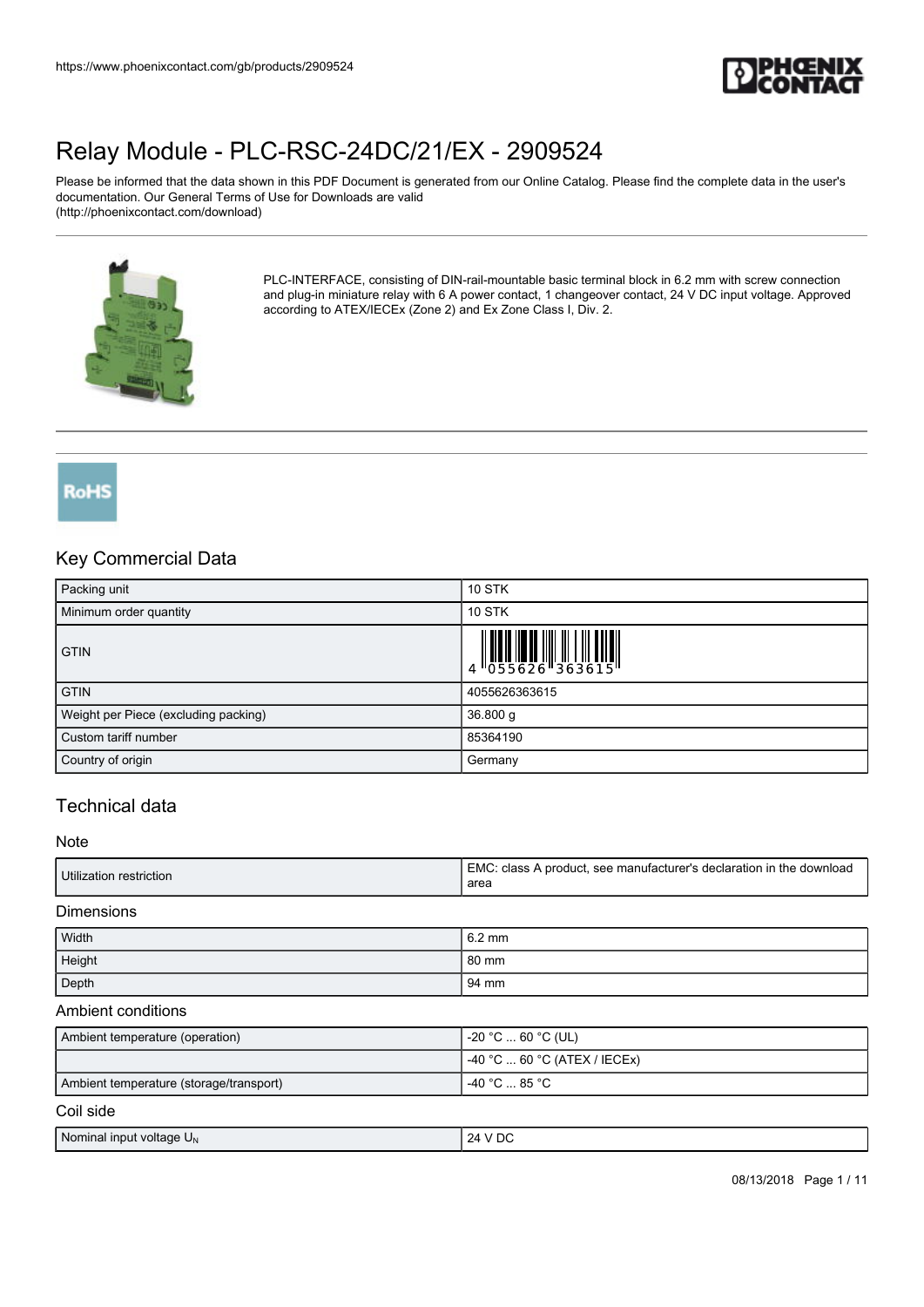

# Technical data

Coil side

| Typical input current at $U_{N}$        | 9 <sub>mA</sub>                                       |
|-----------------------------------------|-------------------------------------------------------|
| Typical response time                   | 5 <sub>ms</sub>                                       |
| Typical release time                    | 8 <sub>ms</sub>                                       |
| Protective circuit                      | Reverse polarity protection Polarity protection diode |
|                                         | Free-wheeling diode Damping diode                     |
| Operating voltage display               | Yellow LED                                            |
| Power dissipation for nominal condition | 0.22 W                                                |

#### Contact side

| Contact type                                           | 1 PDT                                                                                                                                                                                                                                           |
|--------------------------------------------------------|-------------------------------------------------------------------------------------------------------------------------------------------------------------------------------------------------------------------------------------------------|
| Type of switch contact                                 | Single contact                                                                                                                                                                                                                                  |
| Contact material                                       | AgSnO                                                                                                                                                                                                                                           |
| Maximum switching voltage                              | 250 V AC/DC (The separating plate PLC-ATP should be installed for<br>voltages larger than 250 V (L1, L2, L3) between identical terminal blocks<br>in adjacent modules. Potential bridging is then carried out with FBST 8-<br>PLC or  FBST 500) |
| Minimum switching voltage                              | 5 V (at 100 mA)                                                                                                                                                                                                                                 |
| Min. switching current                                 | 10 mA (at 12 V)                                                                                                                                                                                                                                 |
| Maximum inrush current                                 | 10A(4s)                                                                                                                                                                                                                                         |
| Limiting continuous current                            | 6 A                                                                                                                                                                                                                                             |
| Interrupting rating (ohmic load) max.                  | 140 W (at 24 V DC)                                                                                                                                                                                                                              |
|                                                        | 20 W (at 48 V DC)                                                                                                                                                                                                                               |
|                                                        | 18 W (at 60 V DC)                                                                                                                                                                                                                               |
|                                                        | 23 W (at 110 V DC)                                                                                                                                                                                                                              |
|                                                        | 40 W (at 220 V DC)                                                                                                                                                                                                                              |
|                                                        | 1500 VA (for 250 V AC)                                                                                                                                                                                                                          |
| Switching capacity in acc. with DIN VDE 0660/IEC 60947 | 2 A (at 24 V, DC13)                                                                                                                                                                                                                             |
|                                                        | 0.2 A (at 110 V, DC13)                                                                                                                                                                                                                          |
|                                                        | 0.1 A (at 220 V, DC13)                                                                                                                                                                                                                          |
|                                                        | 3 A (at 24 V, AC15)                                                                                                                                                                                                                             |
|                                                        | 3 A (at 120 V, AC15)                                                                                                                                                                                                                            |
|                                                        | 3 A (at 230 V, AC15)                                                                                                                                                                                                                            |

#### General

| Test voltage relay winding/relay contact | 4 kV AC (50 Hz, 1 min.)    |
|------------------------------------------|----------------------------|
| Operating mode                           | 100% operating factor      |
| Degree of protection                     | RT III (Relay)             |
|                                          | IP20 (Relay base)          |
| Mechanical service life                  | $2x 10^7$ cycles           |
| <b>ATEX</b>                              | # II 3G Ex ec nC IIC T4 Gc |
| EU-type examination certificate          | IBExU16ATEXB015 X          |
| <b>IECEX</b>                             | Ex ec nC IIC T4 Gc         |
| <b>IECEx certificate</b>                 | <b>IECEX IBE 16.0029X</b>  |

08/13/2018 Page 2 / 11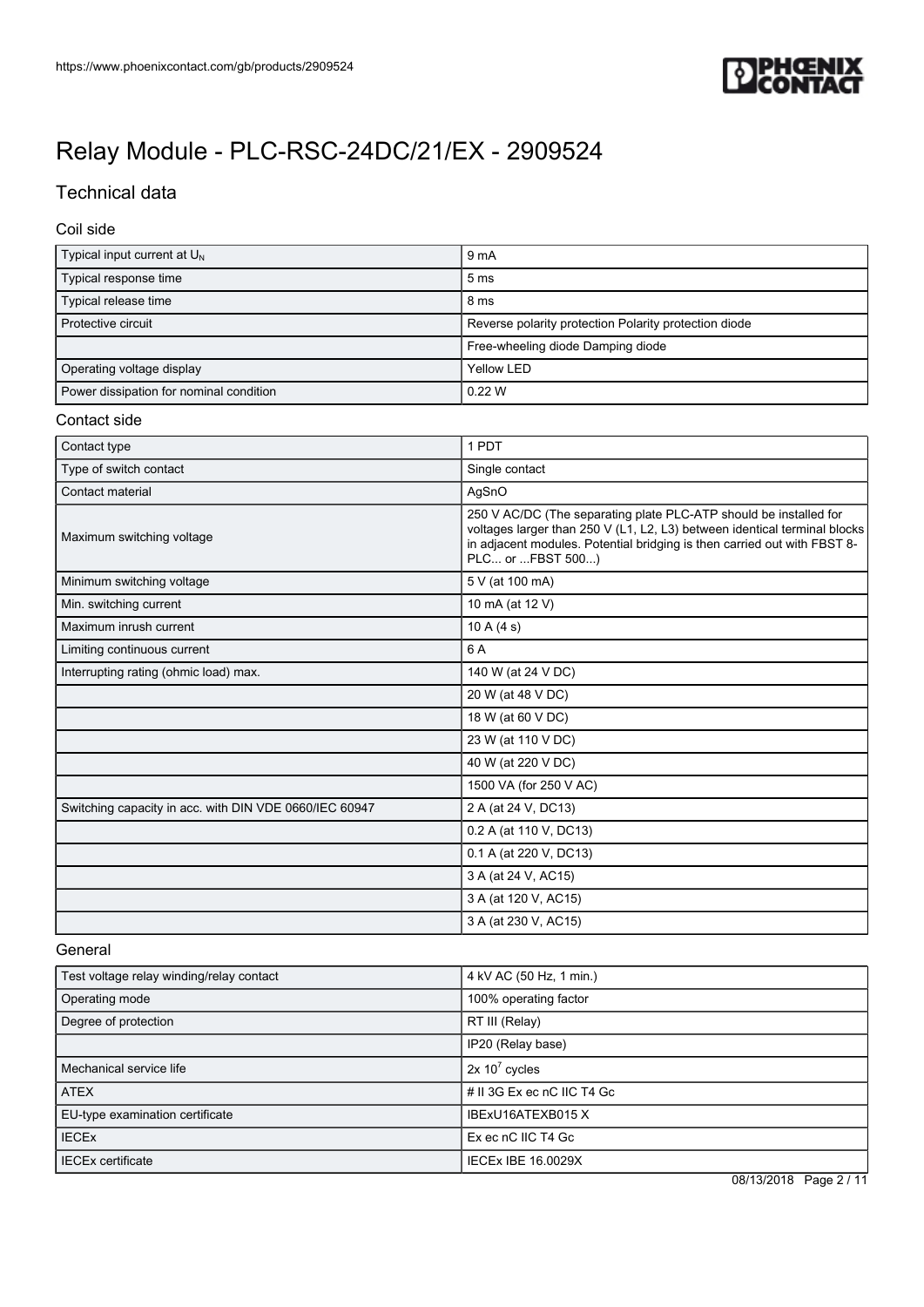

# Technical data

### General

| UL, USA               | Class I, Zone 2, AEx nA nC IIC T6     |
|-----------------------|---------------------------------------|
| UL, USA/Canada        | Class I, Div. 2, Groups A, B, C, D    |
| UL, Canada            | Class I, Zone 2, Ex nA nC IIC Gc T6 X |
| Mounting position     | any                                   |
| Assembly instructions | In rows with zero spacing             |

### Connection data input side

| Connection name                  | Coil side                                       |
|----------------------------------|-------------------------------------------------|
| Connection method                | Screw connection                                |
| Stripping length                 | $8 \text{ mm}$                                  |
| Screw thread                     | M <sub>3</sub>                                  |
| Conductor cross section solid    | $0.14$ mm <sup>2</sup> 2.5 mm <sup>2</sup>      |
| Conductor cross section flexible | $0.14$ mm <sup>2</sup> 2.5 mm <sup>2</sup>      |
|                                  | $0.2$ mm <sup>2</sup> 2.5 mm <sup>2</sup> ()    |
|                                  | $2x 0.5$ mm <sup>2</sup> 1.5 mm <sup>2</sup> () |
| Conductor cross section AWG      | 2614                                            |

#### Connection data output side

| Connection name                  | Contact side                                    |
|----------------------------------|-------------------------------------------------|
| Connection method                | Screw connection                                |
| Stripping length                 | $8 \text{ mm}$                                  |
| Screw thread                     | M <sub>3</sub>                                  |
| Conductor cross section solid    | $0.14$ mm <sup>2</sup> 2.5 mm <sup>2</sup>      |
| Conductor cross section flexible | $0.14$ mm <sup>2</sup> 2.5 mm <sup>2</sup>      |
|                                  | $0.2$ mm <sup>2</sup> 2.5 mm <sup>2</sup> ()    |
|                                  | $2x 0.5$ mm <sup>2</sup> 1.5 mm <sup>2</sup> () |
| Conductor cross section AWG      | 2614                                            |

#### Standards and Regulations

| Designation                            | Standards/regulations                 |
|----------------------------------------|---------------------------------------|
| Standards/regulations                  | IEC 60664                             |
|                                        | EN 50178                              |
|                                        | EN 60079-0, -7, -15                   |
| Degree of pollution                    | 3                                     |
| Overvoltage category                   | Ш                                     |
| Flammability rating according to UL 94 | V <sub>0</sub>                        |
| Conformance                            | CE-compliant                          |
| <b>ATEX</b>                            | # II 3G Ex ec nC IIC T4 Gc            |
| <b>IECEx</b>                           | Ex ec nC IIC T4 Gc                    |
| UL, USA                                | Class I, Zone 2, AEx nA nC IIC T6     |
| UL, USA/Canada                         | Class I, Div. 2, Groups A, B, C, D    |
| UL, Canada                             | Class I, Zone 2, Ex nA nC IIC Gc T6 X |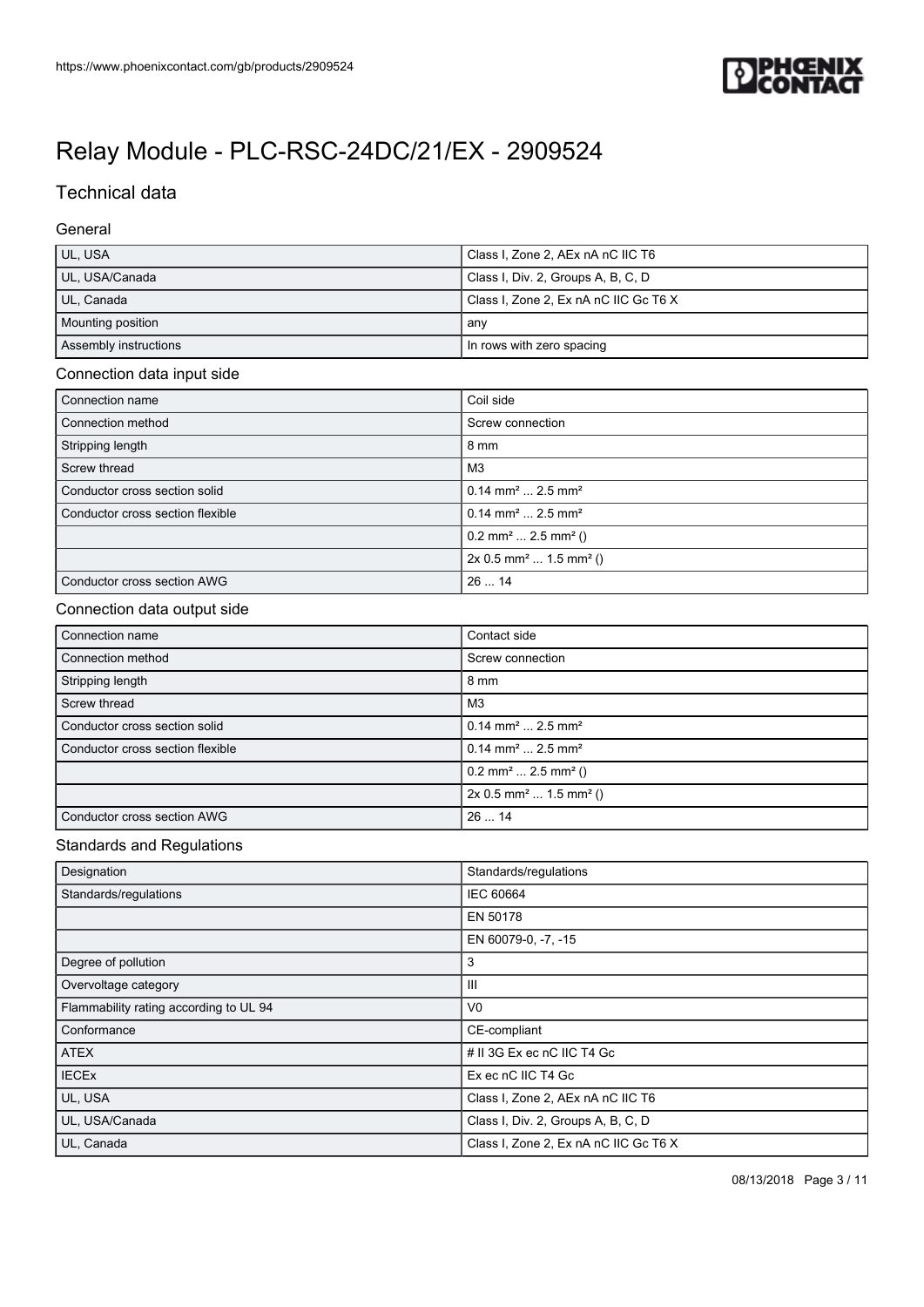

# Technical data

#### Environmental Product Compliance

| I REACh SVHC | Lead 7439-92-1                                                                                         |
|--------------|--------------------------------------------------------------------------------------------------------|
| China RoHS   | Environmentally Friendly Use Period = 50                                                               |
|              | For details about hazardous substances go to tab "Downloads",<br>Category "Manufacturer's declaration" |

### Drawings



Interrupting rating

Diagram



Curve A

Maximum permissible continuous voltage  $U_{\text{max}}$  with limiting continuous current on the contact side (see relevant technical data) Curve B

Minimum permissible operate voltage  $U_{op}$  after pre-excitation (see relevant technical data)

#### Circuit diagram



## Classifications

#### eCl@ss

| eCl@ss 5.0      | 27371601 |
|-----------------|----------|
| eCl@ss 5.1      | 27371600 |
| $eC$ l $@ss6.0$ | 27371600 |
| eCl@ss7.0       | 27371601 |

08/13/2018 Page 4 / 11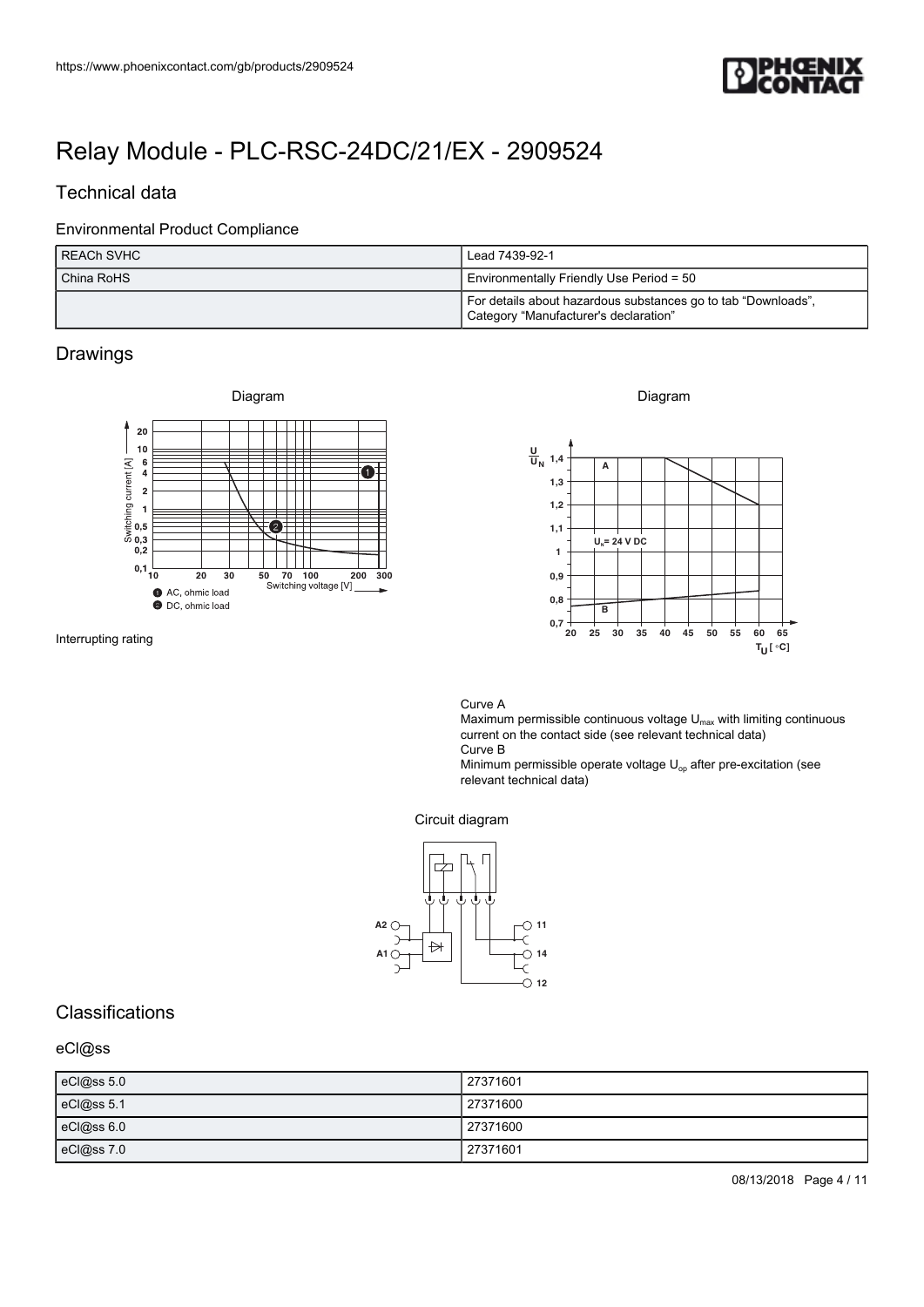

# **Classifications**

#### eCl@ss

| eCl@ss 8.0 | 27371601<br>2131<br>$ -$ |
|------------|--------------------------|
| eCl@ss 9.0 | 27371601                 |

#### ETIM

| <b>ETIM 2.0</b> | EC001437 |
|-----------------|----------|
| <b>ETIM 3.0</b> | EC001437 |
| <b>ETIM 4.0</b> | EC001437 |
| <b>ETIM 5.0</b> | EC001437 |
| ETIM 6.0        | EC001437 |

#### UNSPSC

| UNSPSC 6.01          | 30211916 |
|----------------------|----------|
| <b>UNSPSC 7.0901</b> | 39121515 |
| <b>UNSPSC 11</b>     | 39121515 |
| UNSPSC 12.01         | 39121515 |
| UNSPSC 13.2          | 39122334 |

# Approvals

Approvals

#### Approvals

EAC

Ex Approvals

IECEx / UL Listed / cUL Listed / ATEX / cULus Listed

### Approval details

EAC<sub>EAC</sub>ERE

 RU C-DE.A\*30.B.01082

## Accessories

Accessories

Bridge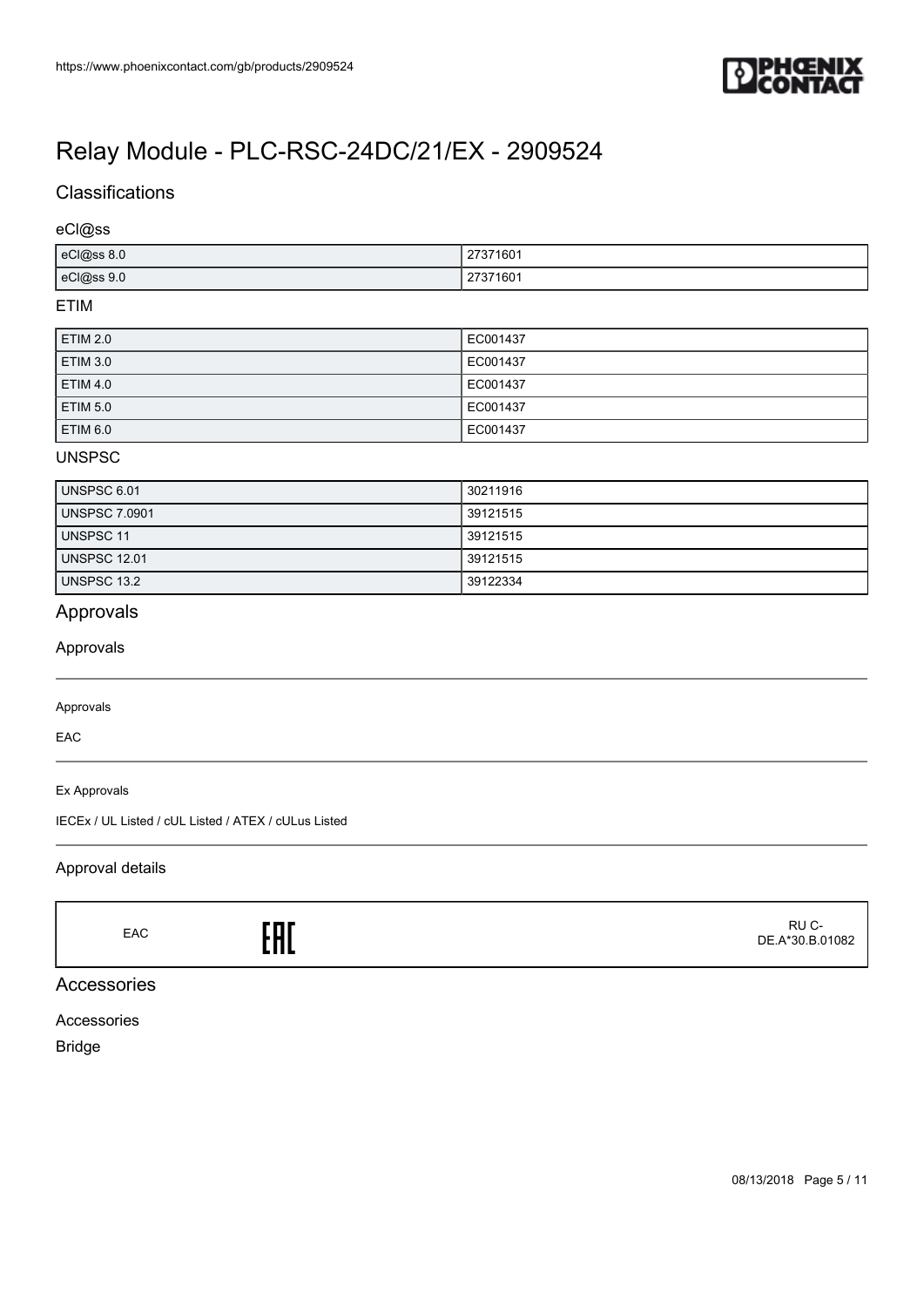

### Accessories

[Continuous plug-in bridge - FBST 500-PLC RD - 2966786](https://www.phoenixcontact.com/gb/products/2966786)



Continuous plug-in bridge, length: 500 mm, color: red

[Continuous plug-in bridge - FBST 500-PLC BU - 2966692](https://www.phoenixcontact.com/gb/products/2966692)



Continuous plug-in bridge, length: 500 mm, color: blue

[Continuous plug-in bridge - FBST 500-PLC GY - 2966838](https://www.phoenixcontact.com/gb/products/2966838)



Continuous plug-in bridge, length: 500 mm, color: gray

[Single plug-in bridge - FBST 6-PLC RD - 2966236](https://www.phoenixcontact.com/gb/products/2966236)



Single plug-in bridge, length: 6 mm, number of positions: 2, color: red

[Single plug-in bridge - FBST 6-PLC BU - 2966812](https://www.phoenixcontact.com/gb/products/2966812)



Single plug-in bridge, length: 6 mm, number of positions: 2, color: blue

08/13/2018 Page 6 / 11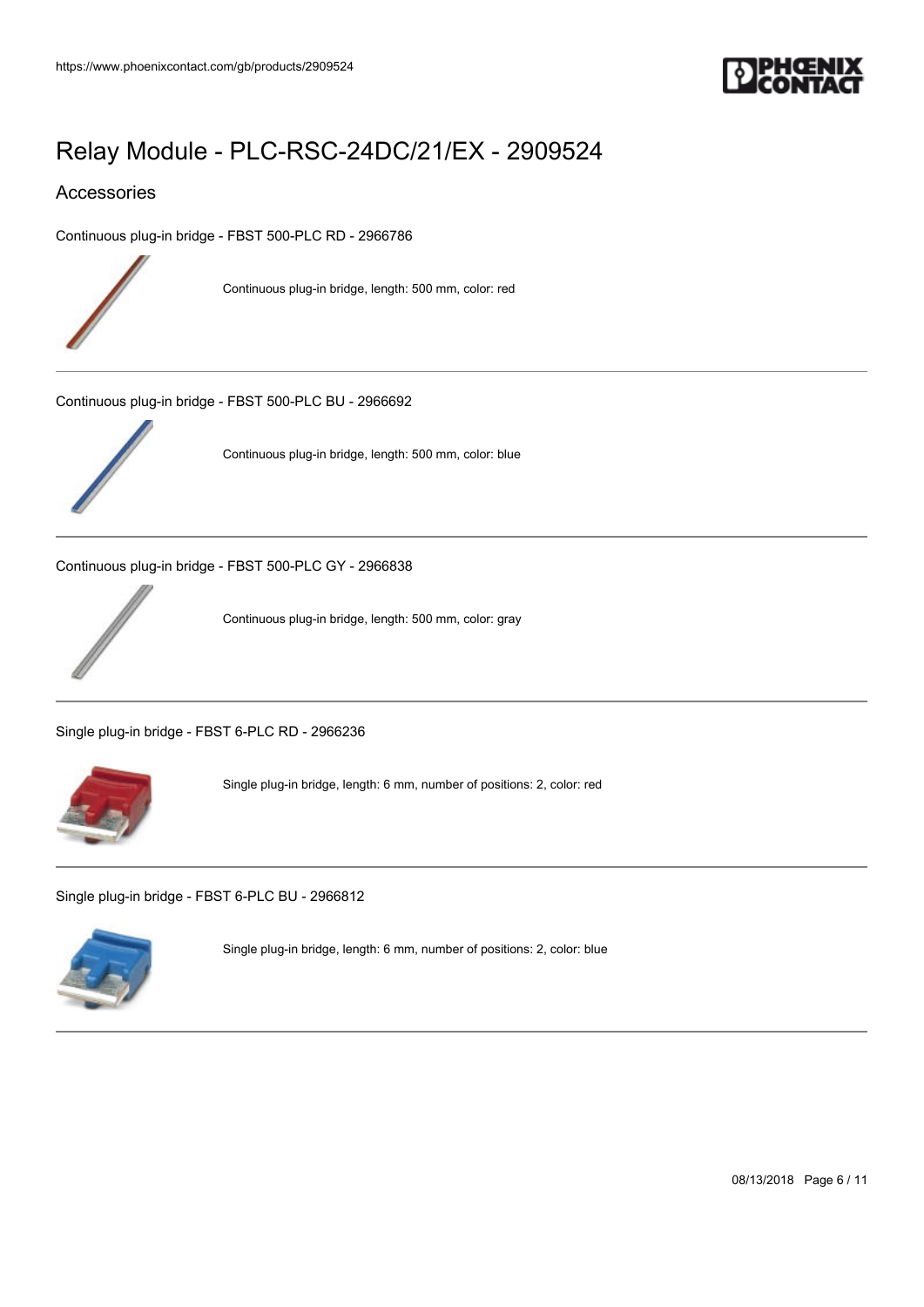

### Accessories

[Single plug-in bridge - FBST 6-PLC GY - 2966825](https://www.phoenixcontact.com/gb/products/2966825)



Single plug-in bridge, length: 6 mm, number of positions: 2, color: gray

[Single plug-in bridge - FBST 8-PLC GY - 2967688](https://www.phoenixcontact.com/gb/products/2967688)



Single plug-in bridge, length: 8 mm, number of positions: 2, color: gray

Controller board

[System connection - PLC-V8/FLK14/OUT - 2295554](https://www.phoenixcontact.com/gb/products/2295554)



V8 adapter for 8 x PLC-INTERFACE (6.2 mm); Controller: PLC system cabling of output cards; connection 1: Plug connection (Can be snapped onto 8x PLC-INTERFACE terminals); connection 2: 1x IDC/FLK pin strip (14-position); number of channels: 8; control logic: positive switching

#### [System connection - PLC-V8/FLK14/OUT/M - 2304102](https://www.phoenixcontact.com/gb/products/2304102)



V8 adapter for 8 x PLC-INTERFACE (6.2 mm); Controller: PLC system cabling of output cards; connection 1: Plug connection (Can be snapped onto 8x PLC-INTERFACE terminals); connection 2: 1x IDC/FLK pin strip (14-position); number of channels: 8; control logic: negative switching

[System connection - PLC-V8/D15S/OUT - 2296058](https://www.phoenixcontact.com/gb/products/2296058)



V8 adapter for 8 x PLC-INTERFACE (6.2 mm); Controller: PLC system cabling of output cards; connection 1: Plug connection (Can be snapped onto 8x PLC-INTERFACE terminals); connection 2: 1x D-SUB pin strip (15-position); number of channels: 8; control logic: positive switching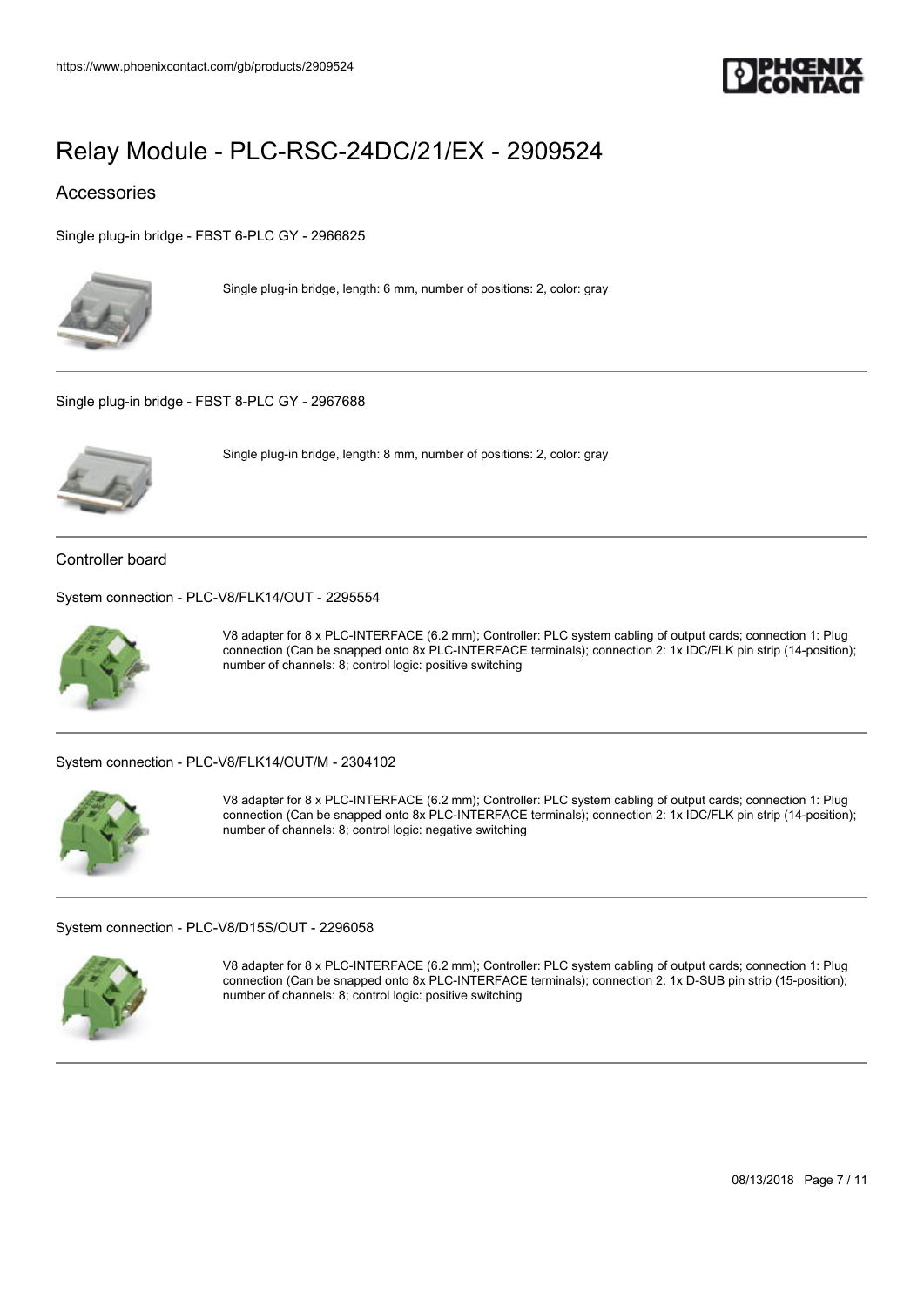

### Accessories

[System connection - PLC-V8/D15B/OUT - 2296061](https://www.phoenixcontact.com/gb/products/2296061)



V8 adapter for 8 x PLC-INTERFACE (6.2 mm); Controller: PLC system cabling of output cards; connection 1: Plug connection (Can be snapped onto 8x PLC-INTERFACE terminals); connection 2: 1x D-SUB socket strip (15-position); number of channels: 8; control logic: positive switching

DIN rail

[DIN rail, unperforated - NS 35/ 7,5 V2A UNPERF 2000MM - 0801377](https://www.phoenixcontact.com/gb/products/0801377)



DIN rail, unperforated, Standard profile, width: 35 mm, height: 7.5 mm, acc. to EN 60715, material: Stainless steel V2A, uncoated, length: 2000 mm, color: silver

[DIN rail perforated - NS 35/ 7,5 PERF 2000MM - 0801733](https://www.phoenixcontact.com/gb/products/0801733)



DIN rail perforated, Standard profile, width: 35 mm, height: 7.5 mm, acc. to EN 60715, material: Steel, galvanized, passivated with a thick layer, length: 2000 mm, color: silver

[DIN rail, unperforated - NS 35/ 7,5 CU UNPERF 2000MM - 0801762](https://www.phoenixcontact.com/gb/products/0801762)



DIN rail, unperforated, Standard profile, width: 35 mm, height: 7.5 mm, acc. to EN 60715, material: Copper, uncoated, length: 2000 mm, color: copper-colored

[DIN rail, unperforated - NS 35/15 UNPERF 2000MM - 1201714](https://www.phoenixcontact.com/gb/products/1201714)



DIN rail, unperforated, Standard profile, width: 35 mm, height: 15 mm, similar to EN 60715, material: Steel, galvanized, passivated with a thick layer, length: 2000 mm, color: silver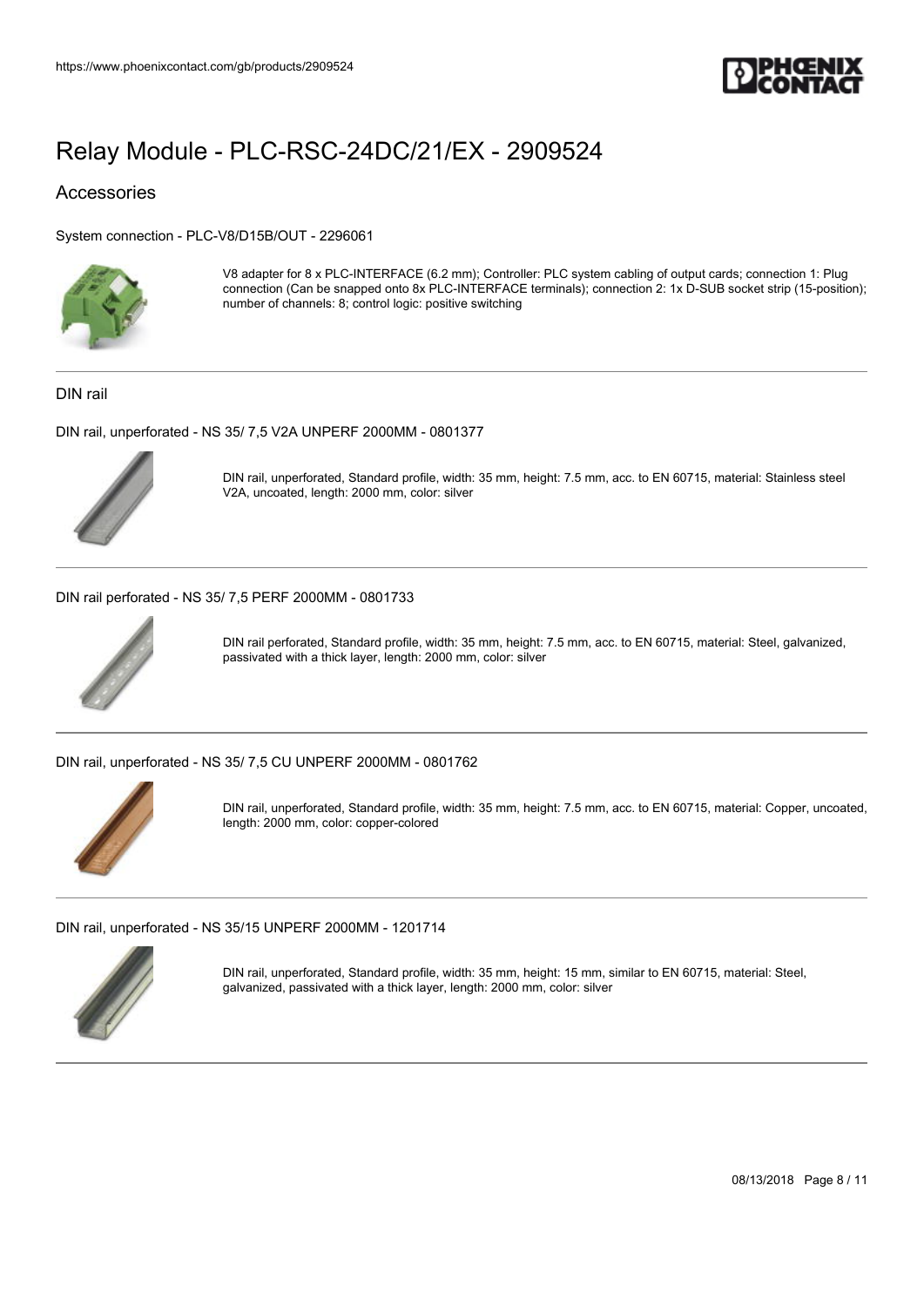

### Accessories

[DIN rail, unperforated - NS 35/15 CU UNPERF 2000MM - 1201895](https://www.phoenixcontact.com/gb/products/1201895)



DIN rail, unperforated, Standard profile, width: 35 mm, height: 15 mm, similar to EN 60715, material: Copper, uncoated, length: 2000 mm, color: copper-colored

#### [DIN rail, unperforated - NS 35/15-2,3 UNPERF 2000MM - 1201798](https://www.phoenixcontact.com/gb/products/1201798)



DIN rail, unperforated, Standard profile 2.3 mm, width: 35 mm, height: 15 mm, acc. to EN 60715, material: Steel, galvanized, passivated with a thick layer, length: 2000 mm, color: silver

[DIN rail, unperforated - NS 35/15 AL UNPERF 2000MM - 1201756](https://www.phoenixcontact.com/gb/products/1201756)



DIN rail, unperforated, Standard profile, width: 35 mm, height: 15 mm, similar to EN 60715, material: Aluminum, uncoated, length: 2000 mm, color: silver

[DIN rail perforated - NS 35/15 PERF 2000MM - 1201730](https://www.phoenixcontact.com/gb/products/1201730)



DIN rail perforated, Standard profile, width: 35 mm, height: 15 mm, similar to EN 60715, material: Steel, galvanized, passivated with a thick layer, length: 2000 mm, color: silver

[DIN rail, unperforated - NS 35/ 7,5 UNPERF 2000MM - 0801681](https://www.phoenixcontact.com/gb/products/0801681)



DIN rail, unperforated, Standard profile, width: 35 mm, height: 7.5 mm, acc. to EN 60715, material: Steel, galvanized, passivated with a thick layer, length: 2000 mm, color: silver

Labeled terminal marker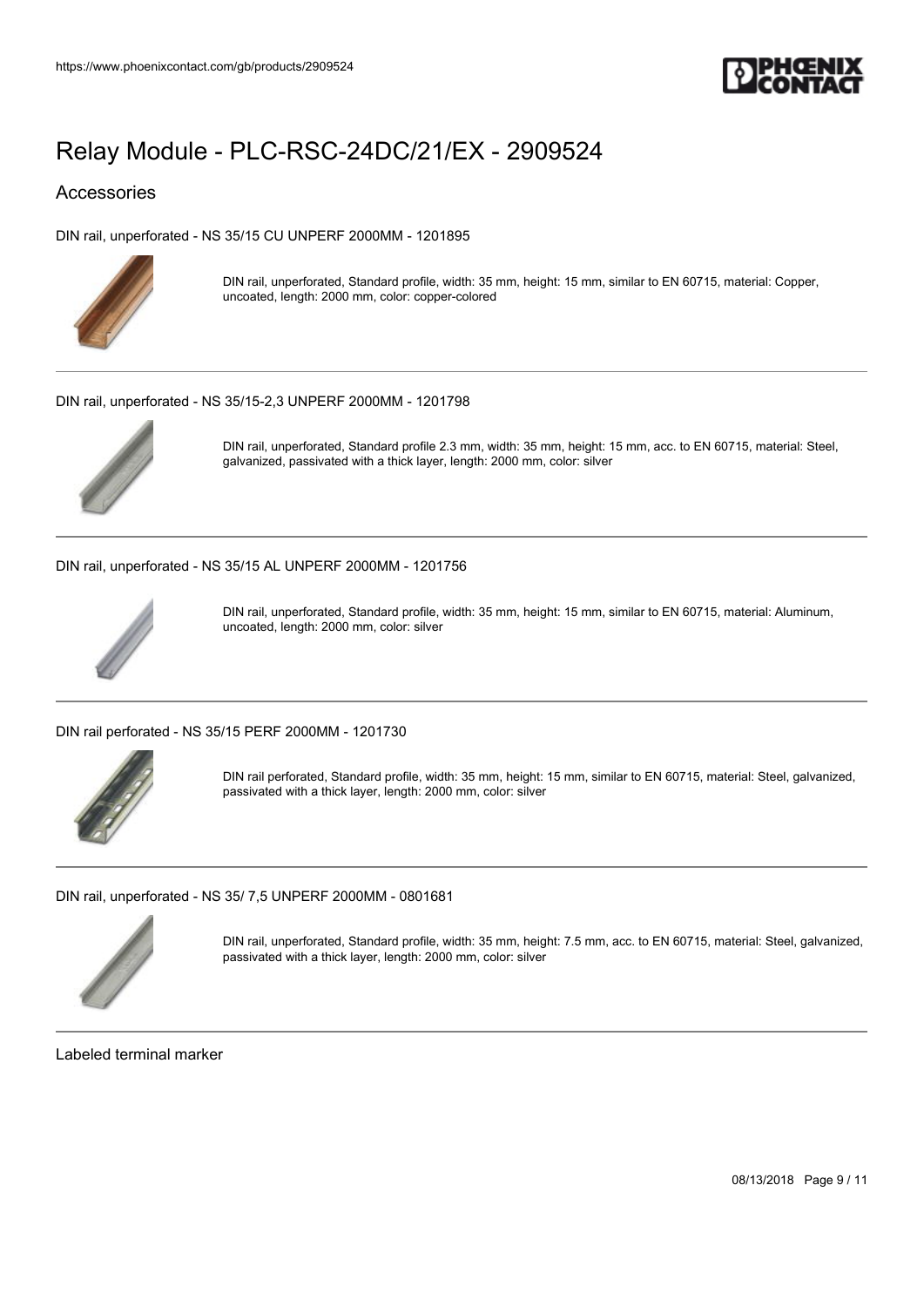

### Accessories

[Zack marker strip - ZB 6,LGS:FORTL.ZAHLEN - 1051016](https://www.phoenixcontact.com/gb/products/1051016)



Zack marker strip, Strip, white, labeled, can be labeled with: CMS-P1-PLOTTER, printed horizontally: consecutive numbers 1 - 10, 11 - 20, etc. up to 491 - 500, mounting type: snap into tall marker groove, for terminal block width: 6.2 mm, lettering field size: 6.15 x 10.5 mm

#### Partition plate

[Separating plate - PLC-ATP BK - 2966841](https://www.phoenixcontact.com/gb/products/2966841)



Separating plate, 2 mm thick, required at the start and end of a PLC terminal strip. Furthermore, it is used for: visual separation of groups, safe isolation of different voltages of neighboring PLC relays in acc. with DIN VDE 0106-101, isolation

Power module

[Power terminal block - PLC-ESK GY - 2966508](https://www.phoenixcontact.com/gb/products/2966508)



Power terminal block, for the input of up to four potentials, for mounting on NS 35/7.5

Screwdriver tools

[Screwdriver - SZF 1-0,6X3,5 - 1204517](https://www.phoenixcontact.com/gb/products/1204517)



Actuation tool, for ST terminal blocks, also suitable for use as a bladed screwdriver, size: 0.6 x 3.5 x 100 mm, 2 component grip, with non-slip grip

Terminal marking

[Zack marker strip - ZB 6:UNBEDRUCKT - 1051003](https://www.phoenixcontact.com/gb/products/1051003)



Zack marker strip, Strip, white, unlabeled, can be labeled with: CMS-P1-PLOTTER, PLOTMARK, mounting type: snap into tall marker groove, for terminal block width: 6.2 mm, lettering field size: 6.15 x 10.5 mm